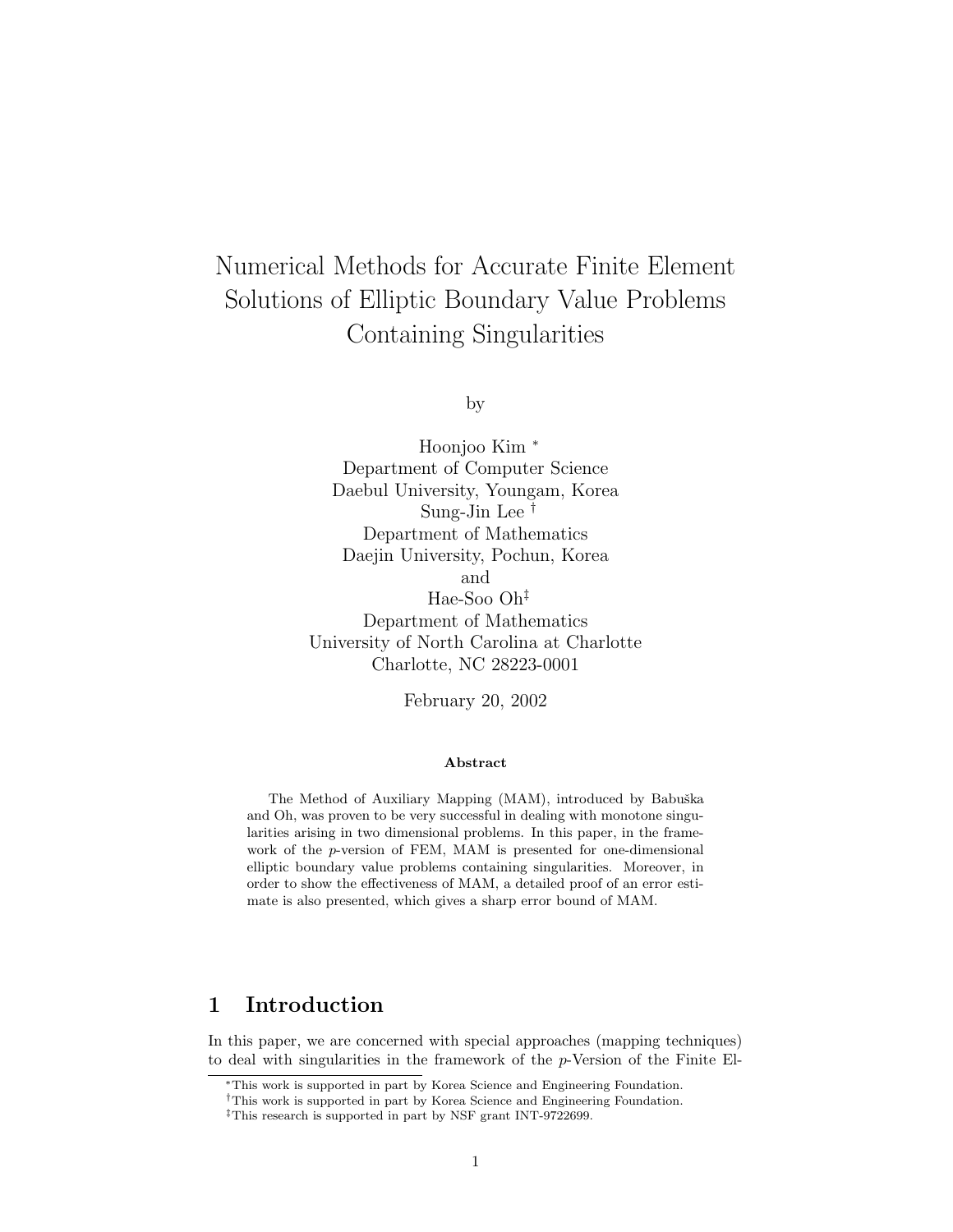ement Method. The p-version of Finite Element Method fixes the mesh and the accuracy is achieved by increasing the degree of the elements uniformly or selectively. For the *p*-version of FEM, we refer to  $([6],[7],[24])$ .

The accuracy of finite element solutions of the elliptic boundary value problem,

$$
-\nabla \cdot (p(x)\nabla u(x)) + q(x)u(x) = f(x) \text{ in } \Omega
$$

depends on the regularity of the true solution. On the other hand, the true solution is smooth as long as the boundary  $\partial\Omega$  and the data  $p(x), q(x), f(x)$  are smooth. Singularities can therefore arise when  $\partial\Omega$  or some part of the data are not smooth. In the theory and practice of FEM, a considerable effort has been made to design special approaches to deal with problems containing singularities. The most typical approaches are Mesh Refinement  $([5],[13],[22],[26])$ , Use of special elements  $([1],[2],[23],[27])$ , and Use of the Enriched(nonlocal) basis functions  $([8],[15],[22])$ . Recently, Babuška - Oh introduced a new method, called the method of Auxiliary Mapping(MAM), to deal with the corner singularity([4]). The essence of this method involves locally transforming a region around each singularity to a new domain by use of a conformal mapping such as  $\xi = z^{\beta}$ . Here  $\beta$  is directly determined by the known nature of the singularity in such a way as to locally transform the exact(singular) solution to a smoother function, which can be easily approximated in the new domain by the conventional use of FEM.

In ([4],[14],[17],[20]), it was demonstrated that MAM effectively handles the singularities (such as corner singularities, jump boundary data singularities, interface singularities) arising in two dimensional elliptic boundary value problems. However, estimates of error bounds of MAM were not very sharp. Hence, in this paper, MAM is presented for one-dimensional elliptic boundary value problems containing singularities and error estimates which give a sharp error bound of MAM are proved. For consistency purpose, in the presentation of MAM for one-dimensional problems, we try to keep the notations and frames that were used for the two dimensional counterpart.

# 2 Mapping Techniques for Boundary Value Problems Containing Singularities

Throughout this paper,  $\alpha$  denotes a real number such that  $1/2 < \alpha < 1$  and  $\Omega = \{x \in \mathbf{R} : a < x < b\}$  denotes an one-dimensional domain. Let u be a measurable function defined on  $\Omega$  and, for a positive integer k,

$$
||u||_{k,\Omega} = \left\{ \int_{\Omega} \left[ u^2 + \sum_{i=1}^{k} \left( \frac{d^i u}{dx^i} \right)^2 \right] dx \right\}^{1/2}.
$$

Then  $H^k(\Omega) = \{u : ||u||_{k,\Omega} < \infty\}, H_0^k(\Omega) = \{u \in H^k(\Omega) : u(a) = u(b) = 0\},\$ denote the usual Sobolev spaces. In particular,  $H^0(\Omega) = L^2(\Omega)$ . For  $u \in H^k(\Omega)$ ,  $||u||_{k,\Omega}$  and  $|u|_{k,\Omega} = \{ \int_{\Omega} (\frac{d^k u}{dx^k})$  $\frac{d}{dx^k}$ )<sup>2</sup> $dx$ <sup>1/2</sup> are called the Sobolev norm and seminorm, respectively.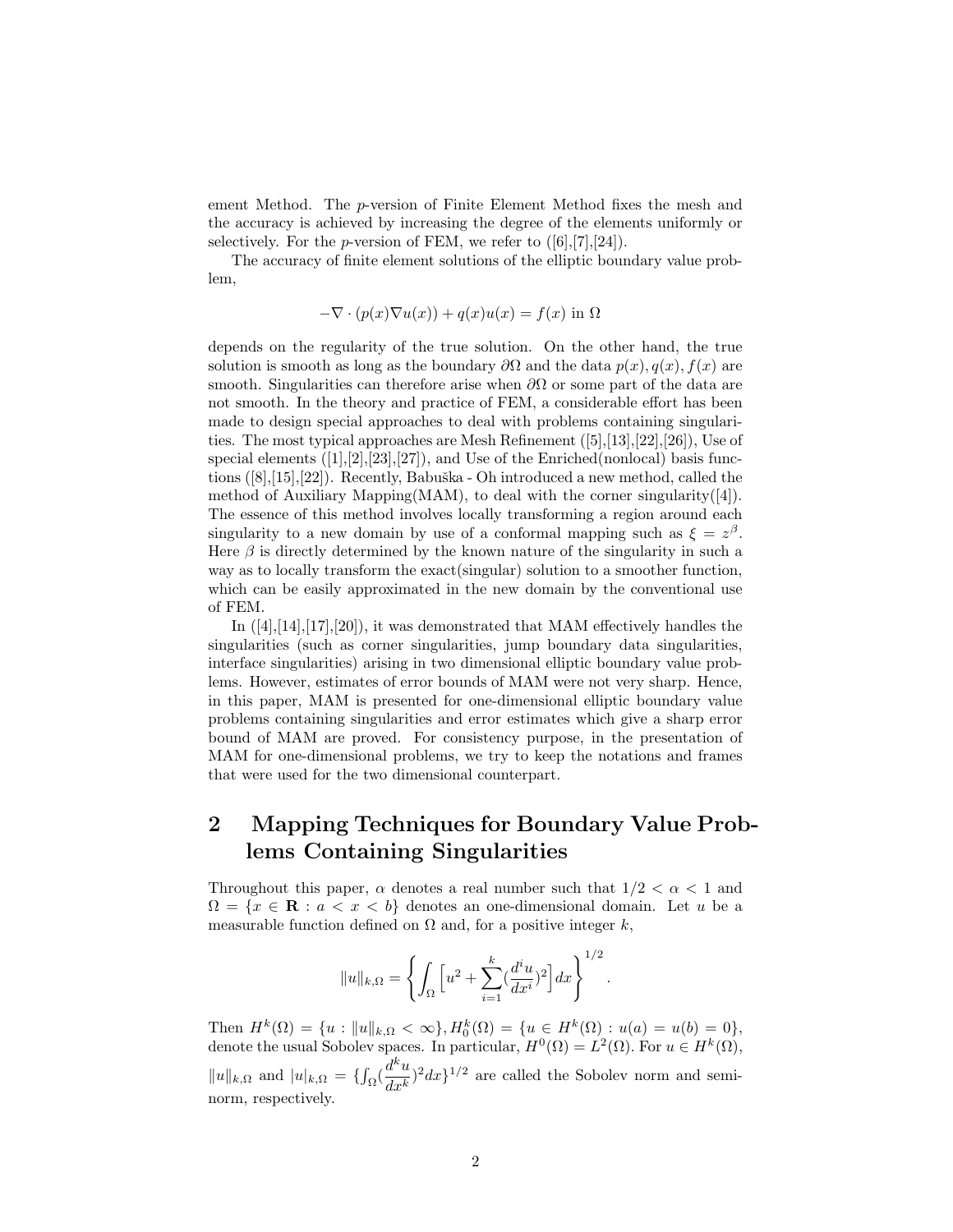#### 2.1 A Model Problem

Consider a model one-dimensional elliptic boundary value problem

$$
-\frac{d}{dx}(p(x)\frac{du(x)}{dx}) + q(x)u(x) = f(x) \text{ in } \Omega
$$
 (2.1)

satisfying the homogeneous Dirichlet boundary condition  $u(a) = u(b) = 0$ . Here  $p(x) > p_0 > 0$  and  $q(x) > q_0 > 0$  are smooth functions, and  $f \in H^{-1}(\Omega)$ , which is the space of bounded linear functionals defined on  $H_0^1(\Omega)$ . We assume that the model problem contains either a monotone singularity of type

$$
x^{\alpha}, x^{\alpha}(\log x)^k
$$

or an oscillating singularity of type

$$
x^{\alpha}\cos \varepsilon \ln(x).
$$

Here a small real number  $\varepsilon$  is called the oscillating factor.

Let  $V = H_0^1(\Omega)$ . Then the variational formulation of this problem is as follows: Find  $u \in V$  such that

$$
\mathcal{B}(u,v) = \mathcal{F}(v) \text{ for all } v \in V,
$$
\n(2.2)

where

$$
\mathcal{B}(u,v) = \int_{\Omega} (p \frac{du}{dx} \frac{dv}{dx} + quv) dx \qquad (2.3)
$$

$$
\mathcal{F}(v) = \int_{\Omega} fvdx \tag{2.4}
$$

#### 2.2 Auxiliary Mappings

Let  $\Omega_S$  be a subdomain of  $\Omega$  which contains a singularity of u. Then an auxiliary mapping  $\varphi^{\beta} : \hat{\Omega}_S \longrightarrow \Omega_S$  is defined by

$$
\varphi^{\beta}(x^*) = (x^*)^{\beta},\tag{2.5}
$$

where  $x^*$  denotes the coordinate of the points in the transformed domain  $\hat{\Omega}_S$ . Here  $\beta$  is called the **mapping size** of the auxiliary mapping.

For example, suppose  $u(x) = x^{\alpha}, 0.5 < \alpha < 1$  and  $\beta > 1$ , then  $\alpha\beta > \alpha$  and hence  $u \circ \varphi^{\beta} = (x^*)^{\alpha\beta}$  is much smoother than  $x^{\alpha}$ . In particular, if  $\beta = 1/\alpha$ , then  $u \circ \varphi^{\beta}$  is smooth.

In what follows, for a function  $w : \Omega_S \to \mathbf{R}, w \circ \varphi^{\beta}$  is denoted by  $\hat{w}$ . Let  $[J(\varphi^{\beta})] = (\beta)(x^*)^{\beta-1}$ . Then the chain rule implies

$$
\frac{du}{dx} = [J(\varphi^{\beta})]^{-1} \frac{d\hat{u}}{dx^*}.
$$
\n(2.6)

Hence, under this transformation, the variational formulation (2.2) on  $\Omega_S$  becomes

$$
\mathcal{B}(u,v)|_{\Omega_S} := \int_{\Omega_S} (p\frac{du}{dx}\frac{dv}{dx} + quv)dx
$$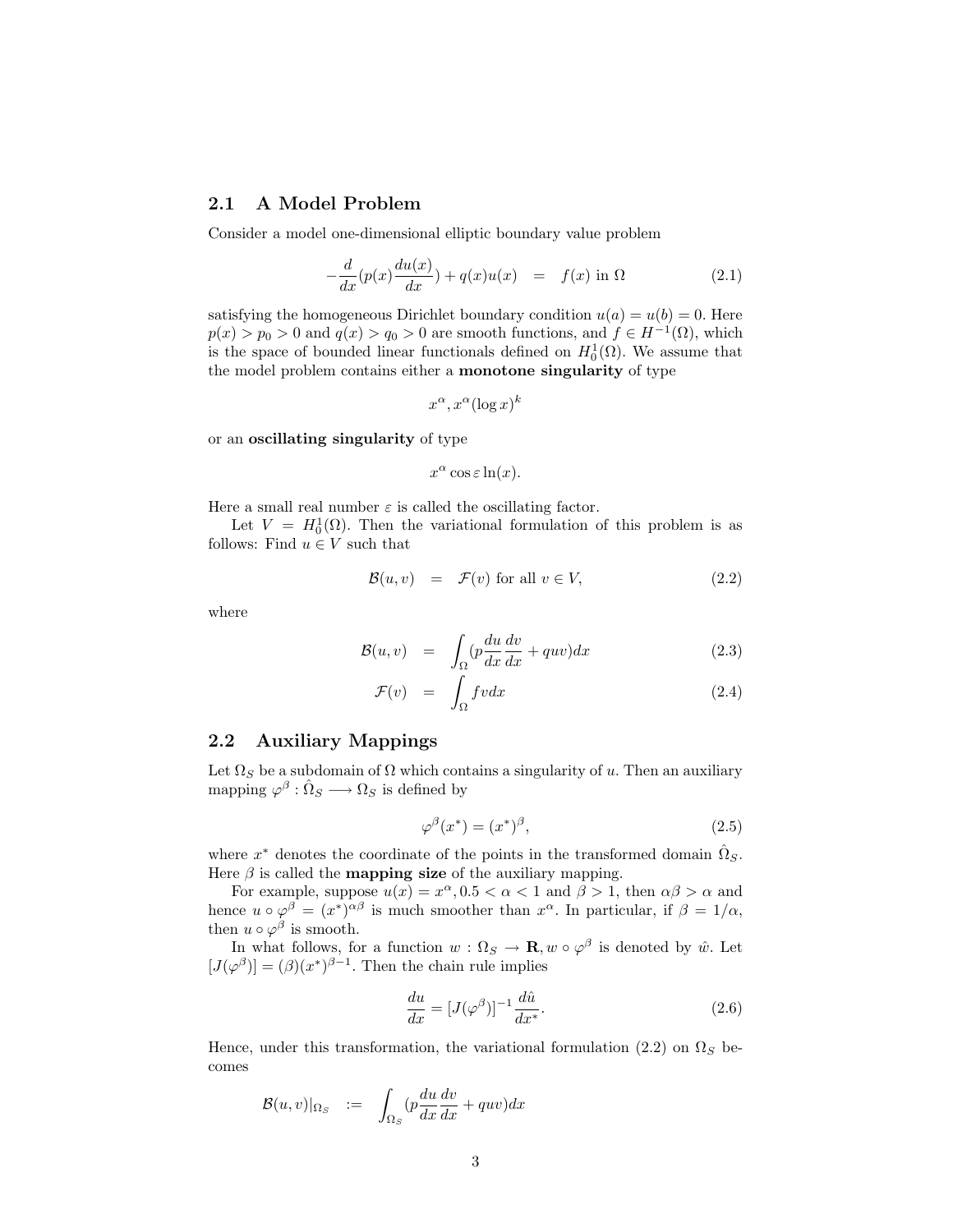$$
= \int_{\hat{\Omega}_S} [J(\varphi^{\beta})]^{-1} \hat{p} \frac{d\hat{u}}{dx^*} \frac{d\hat{v}}{dx^*} + \hat{q}\hat{u}\hat{v} dx^* := \hat{\mathcal{B}}(\hat{u}, \hat{v}) \qquad (2.7)
$$

$$
\mathcal{F}(v)|_{\Omega_S} := \int_{\Omega_S} fvdx
$$
  
= 
$$
\int_{\hat{\Omega}_S} [J(\varphi^{\beta})] \hat{f} \hat{v} dx^* := \hat{\mathcal{F}}(\hat{v}).
$$
 (2.8)

In higher dimensional cases,  $[J(\varphi^{\beta})]^{-1}$  does not appear in the transformed bilinear form  $\hat{\mathcal{B}}(\hat{u}, \hat{v})$  and hence no restrictions on  $\beta$  are necessary. However, in one dimensional case, to make the integral in (2.7) finite, the mapping size must be  $1 \leq \beta < 2$ . Since  $0.5 < \alpha$ , an optimal mapping size  $\beta = 1/\alpha$  is always within this range.

#### 2.3 The Construction of Finite Element Space

Without loss of generality, we assume that the model problem has only one singularity at  $x = a$ . Now the domain  $\Omega$  is divided into parts: a singular subdomain  $\Omega_S = (a, L), (L - a) < (b - a)/2$ , and a regular subdomain  $\Omega_R = (L, b)$ . Then u is smooth on  $\Omega_R$  and  $\Omega_S$  is called a neighborhood of the singularity.

Let  $\Delta_S$  and  $\Delta_R$  be quasi-uniform meshes on  $\Omega_S$  and  $\Omega_R$ , respectively. Then a specific mesh on  $\Omega = \Omega_S \cup \Omega_R$  is denoted by  $\Delta = \Delta_S \cup \Delta_R$ :

$$
\Delta: a = x_1 < x_2 < \ldots < L < \ldots < x_{M(\Delta)} < x_{M(\Delta)+1} = b
$$

where  $M(\Delta)$  is the number of elements.

Let  $\Omega_{st} = \{\xi | -1 \leq \xi \leq 1\}$  be the standard (reference) element and  $\Omega_k = \{x | x_k < x < x_{k+1}\}\$ be the kth element. The conventional elemental mapping  $\Phi_k$  from  $\Omega_{st}$  onto the kth element  $\Omega_k$  is defined by:

$$
x = \Phi_k(\xi) = \frac{1 - \xi}{2} x_k + \frac{1 + \xi}{2} x_{k+1}, \quad \xi \in \Omega_{st}.
$$
 (2.9)

Let  $\hat{\Phi}_k$  be the conventional elemental mapping from  $\Omega_{st}$  onto  $\hat{\Omega}_k = [x_k^*, x_{k+1}^*],$ then

$$
(\Phi_k^S(\xi) \equiv \varphi^{\beta} \circ \hat{\Phi}_k)(\xi) = \left[\frac{1-\xi}{2}x_k^* + \frac{1+\xi}{2}x_{k+1}^*\right]^{1/\beta}, \quad \xi \in \Omega_{st}, \quad (2.10)
$$

is called the singular elemental mapping from  $\Omega_{st}$  onto the kth element  $\Omega_{k}$ .

Let  $M$  be the vector of elemental mappings assigned to the elements in  $\Delta = \Delta_S \cup \Delta_R$  by the following rule:

- Assign the conventional elemental mappings  $\Phi_k$  to the elements  $\Omega_k \subset \Omega_R$ ;
- Assign the singular elemental mappings  $\Phi_k^S$  defined by (2.10) to the elements  $\Omega_k \subset \Omega_S$ .

Let  $\mathcal{P}_p(\Omega_{st})$  be the space of all polynomials of degree p defined on  $\Omega_{st}$ . Then the finite element space, denoted by  $S^p(\Omega, \Delta, \mathcal{M})$ , is the set of all functions v defined on Ω such that

- $v \circ \Phi_k^S \in \mathcal{P}_p(\Omega_{st})$  if  $\Omega_k$  is an element in the singular zone  $\Omega_S$ ;
- $v \circ \Phi_k \in \mathcal{P}_p(\Omega_{st})$  if  $\Omega_k$  is an element in the regular zone  $\Omega_R$ .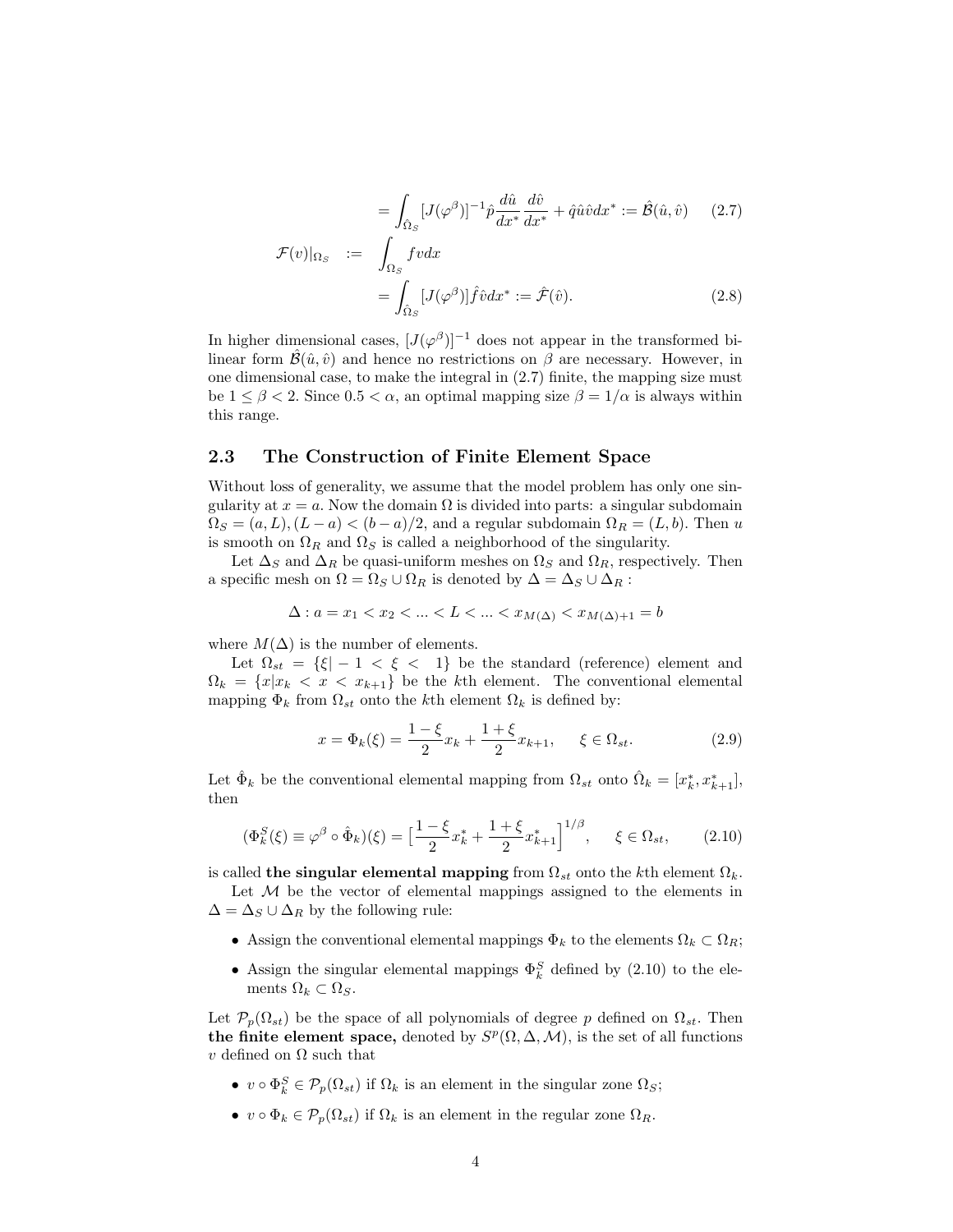The dimension of vector space  $S^p(\Omega, \Delta, \mathcal{M})$  is called the **Number of Degree** of Freedom.

In the p-version of FEM, to obtain the desired accuracy, the mesh  $\Delta$  of the domain is fixed and only the degree p of the basis polynomials is increased.

The Method of Auxiliary Mapping (MAM) to deal with elliptic problem containing singularities is as follows: In the master element approach, the computations of local stiffness matrices and local load vectors for the elements in the singular subdomain  $\Omega_S$  use singular basis functions, constructed through the singular elemental mappings (2.10), which resembles the singularity.

Obviously, it is an extra work to construct singular basis functions for computations of the stiffness matrix and the load vector. However, this problem is circumvented by computing the transformed bilinear form  $\hat{\mathcal{A}}|_{\hat{\Omega}_k}(\cdot,\cdot)$  and the transformed linear functional  $\hat{\mathcal{F}}|_{\hat{\Omega}_k}(\cdot)$ , given by (2.7) and (2.8) respectively, on the transformed elements  $\hat{\Omega}_k$  together with the elemental mapping

$$
\hat{\Phi}_{\hat{\Omega}_k} : \Omega_{st} \longrightarrow \hat{\Omega}_k.
$$

In other words, the local stiffness matrices and local load vectors are computed by the following rule:

- Use  $\mathcal{A}(\cdot, \cdot)$  and  $\mathcal{F}(\cdot, \cdot)$  for the elements  $\Omega_k$  in the regular subdomain  $\Omega_R$ ,
- Use  $\hat{\mathcal{A}}|_{\hat{\Omega}_k}(\cdot,\cdot)$  and  $\hat{\mathcal{F}}|_{\hat{\Omega}_k}(\cdot)$  on the transformed elements  $\hat{\Omega}_k$ , for the elements  $\Omega_k$  in the singular subdomain  $\Omega_S$ .

In summary, MAM is to apply a conventional  $p$ -version of FEM on the domain  $\hat{\Omega}_S \cup_{\varphi^\beta} \Omega_R$  with the two phase bilinear form  $\hat{\mathcal{A}}|_{\hat{\Omega}_S}(\cdot,\cdot) \cup_{\varphi_\beta} \mathcal{A}|_{\Omega_R}(\cdot,\cdot)$ . and the two phase linear functional  $\hat{\mathcal{F}}|_{\hat{\Omega}_S}(\cdot) \cup_{\varphi_\beta} \mathcal{F}|_{\Omega_R}(\cdot)$ .

Let us note that MAM has a similar effect to using singular basis functions of type  $x^{1/\beta}$ . Thus, one can expect much improved results when MAM is applied for FE solution. Novelty of this method is to obtain improved results without introducing any singular basis functions. Moreover, unlike conventional singular element approaches, this method does not destroy the nice band structure of FEM.

**Remark 2.1** Suppose  $\Omega_k = [L_k, L_{k+1}]$  is an element in the singular region  $\Omega_S$ , then  $(\varphi^{\beta})^{-1}(\Omega_k) = [L_k^*, L_{k+1}^*], L_k^* = L_k^{1/\beta}$  $\mathcal{L}_{k+1}^{1/\beta}$ ,  $L_{k+1}^{*} = L_{k+1}^{1/\beta}$ . Implementing this method, the integrals of  $(2.7)$  and  $(2.8)$  are computed as follows: Let us consider the following change of variable,

$$
x^* = t^\delta, \text{ where } \delta = \frac{2}{2 - \beta}.
$$
 (2.11)

By the change of variable  $(2.11)$ , the integrals of  $(2.7)$  become

$$
\int_{L_k^*}^{L_{k+1}^*} [J(\varphi^{\beta})]^{-1} \frac{d\hat{\Psi}_i}{dx^*} \frac{d\hat{\Psi}_j}{dx^*} dx^* = \int_{\hat{L}_k}^{\hat{L}_{k+1}} \frac{\delta}{\beta} t \tilde{\Psi}_i(t^{\delta}) \tilde{\Psi}_j(t^{\delta}) dt, \tag{2.12}
$$

$$
\int_{L_k^*}^{L_{k+1}^*} [J(\varphi^{\beta})] \hat{f} \hat{\Psi}_j dx^* = \int_{\hat{L}_k}^{\hat{L}_{k+1}} (\beta \delta) t^{\beta \delta - 1} \hat{f}(t^{\delta}) \hat{\Psi}_j(t^{\delta}) dt, (2.13)
$$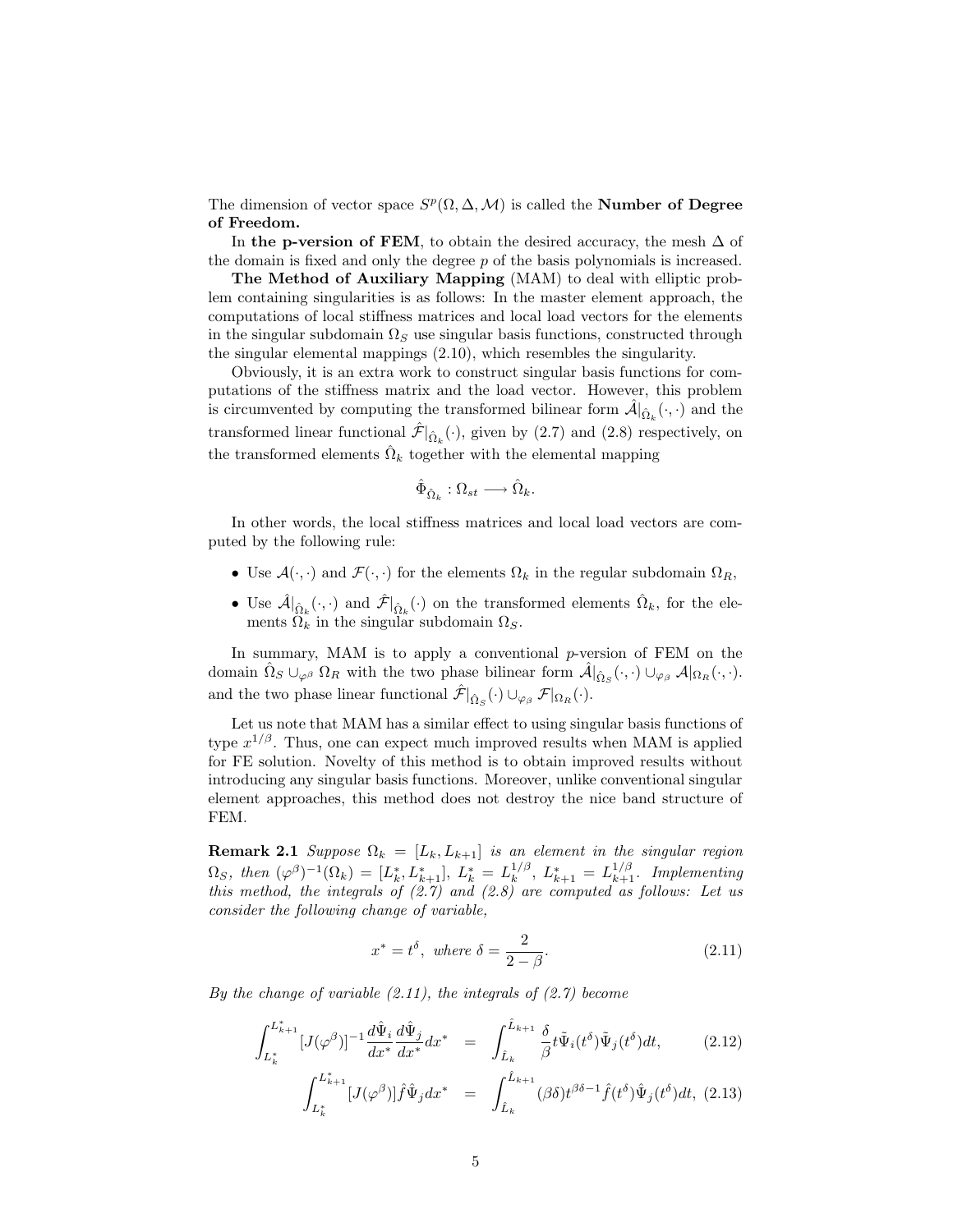where  $\hat{L}_k = (L_k^*)^{1/\delta}, \ \hat{L}_{k+1} = (L_{k+1}^*)^{1/\delta}, \ \frac{d\hat{\Psi}_i}{dx^*}$  $\frac{d\hat{\Psi}_i}{dx^*} = \tilde{\Psi}_i$  and  $\frac{d\hat{\Psi}_j}{dx^*}$  $\frac{d\mathbf{w}_j}{dx^*} = \tilde{\Psi}_j$ . Here  $\hat{\Psi}_i$  is an elemental shape function. Hence  $\hat{\Psi}_i$  and  $\tilde{\Psi}_i$  are polynomials in  $x^*$ . Thus, the integrals on the right hand sides contain no singular terms.

## 3 An Error Analysis of MAM

Suppose  $u_{fe}$  denotes the FE solution obtained by MAM, then from the construction of a finite element space  $S^p(\Omega, \Delta, \mathcal{M})$ ,  $u_{fe}|_{\Omega_S}$  is a singular function. In other words, the elemental shape functions  $\bar{\Psi}_i \circ (\varphi^{\beta} \circ \hat{\Phi}_k)^{-1}$  on the elements  $\Omega_k$  in the singular zone  $\Omega_S$  are singular.However,  $\hat{\Phi}_k^{-1}$  is linear and hence  $\hat{u}_{fe}|_{\hat{\Omega}_k} = \sum \xi_i(\bar{\Psi}_i \circ \hat{\Phi}_k^{-1})$  is a polynomial. Here  $\bar{\Psi}_i(\xi)$  denotes the standard basis polynomials on the reference element  $\Omega_{st}$ .

In this section,  $e(x) = u_{ex}(x) - u_{fe}(x)$  denotes the error of MAM. We are going to estimate this error in energy norm,  $||e||_E = ||de/dx||_{L^2(\Omega)}$ .

First of all, we prove several preliminary Lemmas for this error estimation. Repeated applications of the integration by parts yield the following Lemma:

**Lemma 3.1** Let n and  $\nu$  be integers such that  $0 \leq \nu \leq n$ , and  $\alpha$ ,  $\beta$  be real numbers such that  $\alpha > \frac{1}{2}$ ,  $1 \leq \beta < 2$ . Then

$$
\int_{-1}^1 (s-1)^{\nu} (s+1)^{n-\nu+\alpha\beta-\beta} ds = \frac{(-1)^{\nu} \nu! 2^{n+\alpha\beta-\beta+1} \Gamma(n+\alpha\beta-\beta-\nu+1)}{\Gamma(n+\alpha\beta-\beta+2)}.
$$

Using the mathematical induction, we prove the following Lemma:

**Lemma 3.2** (cf, p. 1042 of [10]) Let n be a positive integer and a and b be real numbers which are not negative integers. Then

$$
\sum_{\nu=0}^{n} {n \choose \nu} \frac{(-1)^{\nu} \Gamma(n+a+1-\nu) \Gamma(n+b+1)}{\Gamma(n+a+1) \Gamma(n+b+1-\nu)} = \prod_{\nu=1}^{n} \frac{\nu-a+b-1}{-a-\nu}.
$$
 (3.1)

**proof 1** We proceed the proof by induction on n. If  $n = 1$ , then the equation  $(3.1)$  holds for all real numbers a and b which are not negative integers. Now let us assume that for all real numbers a and b which are not negative integers the equation (3.1) is true when  $n = m - 1$ . Then

$$
\sum_{\nu=0}^{m} {m \choose \nu} \frac{(-1)^{\nu} \Gamma(m+a+1-\nu) \Gamma(m+b+1)}{\Gamma(m+a+1) \Gamma(m+b+1-\nu)}
$$
\n
$$
= \sum_{\nu=0}^{m-1} {m-1 \choose \nu} \frac{(-1)^{\nu} \Gamma(m+a+1-\nu) \Gamma(m+b+1)}{\Gamma(m+a+1) \Gamma(m+b+1-\nu)}
$$
\n
$$
+ \sum_{\nu=1}^{m} {m-1 \choose \nu-1} \frac{(-1)^{\nu} \Gamma(m+a+1-\nu) \Gamma(m+b+1)}{\Gamma(m+a+1) \Gamma(m+b+1-\nu)}
$$
\n
$$
= \sum_{\nu=0}^{m-1} {m-1 \choose \nu} \frac{(-1)^{\nu} \Gamma((m-1)+(a+1)+1-\nu) \Gamma((m-1)+(b+1)+1)}{\Gamma((m-1)+(a+1)+1) \Gamma((m-1)+(b+1)+1-\nu)}
$$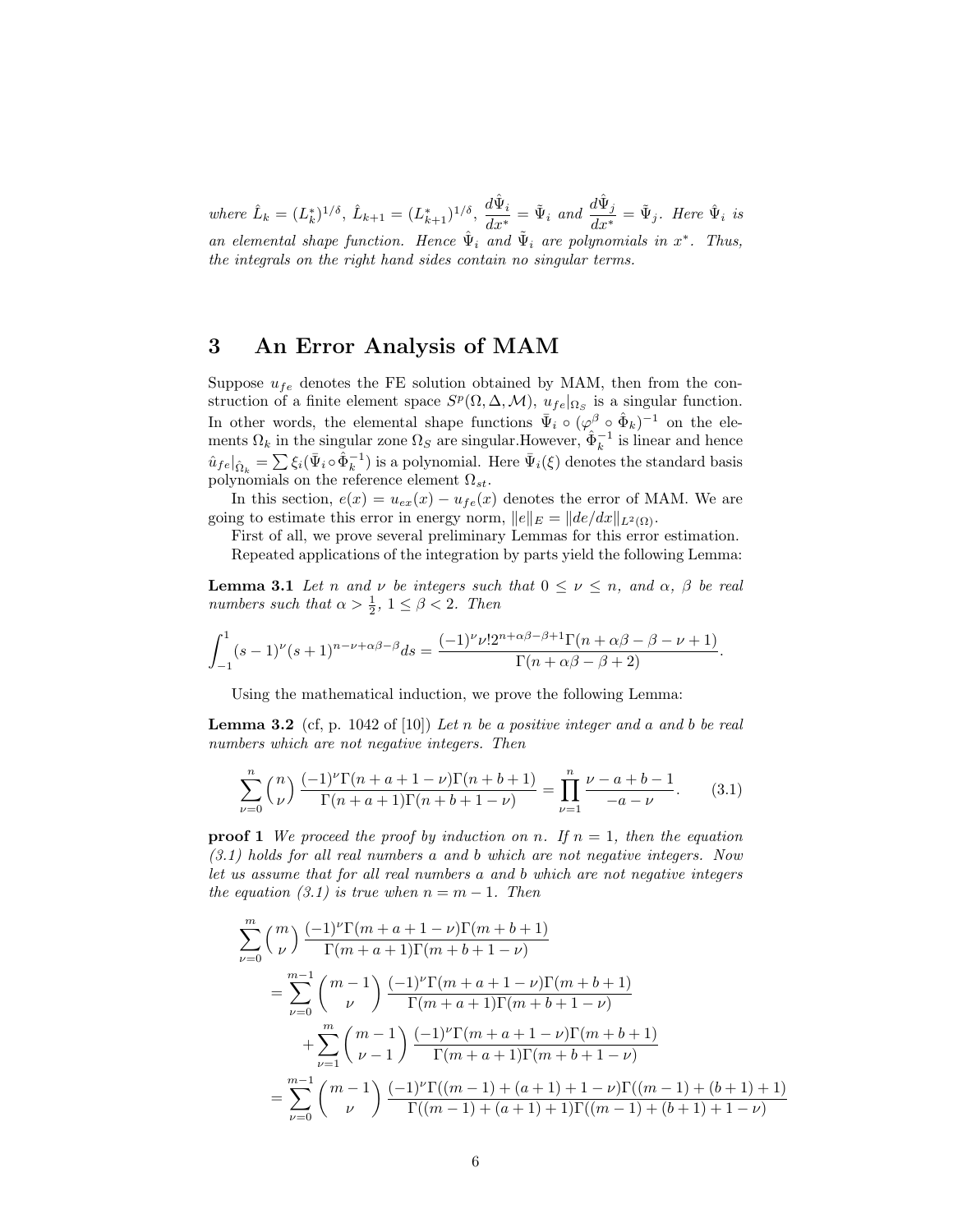$$
-\frac{m+b}{m+a} \sum_{\nu=0}^{m-1} {m-1 \choose \nu} \frac{(-1)^{\nu} \Gamma((m-1)+a+1-\nu) \Gamma((m-1)+b+1)}{\Gamma((m-1)+a+1) \Gamma((m-1)+b+1-\nu)}
$$
  
= 
$$
\prod_{\nu=1}^{m-1} \frac{\nu-a+b-1}{-a-1-\nu} - \frac{m+b}{m+a} \prod_{\nu=1}^{m-1} \frac{\nu-a+b-1}{-a-\nu}
$$
  
= 
$$
\prod_{\nu=1}^{m} \frac{\nu-a+b-1}{-a-\nu}.
$$

This completes the proof.

The following Lemma is in ([11]).

#### Lemma 3.3

$$
\frac{\Gamma(n+\alpha)}{\Gamma(n+\beta)} = \frac{1}{n^{\beta-\alpha}} \left( 1 + \mathcal{O}\left(\frac{1}{n}\right) \right) \qquad (n \to \infty)
$$

where  $\mathcal{O}\left(\frac{1}{n}\right)$  depends on  $\alpha$ ,  $\beta$ .

Let us consider the error  $e=u_{ex}-u_{fe}$  on the element  $\Omega_1$  =  $\{x: 0 < x <$  $h$ ,  $h \leq 1$ , that contains a monotone singularity of type  $x^{\alpha}$ . Then we have

$$
|e|_{1,[0,h]}^2 = \int_0^h \left(\frac{d}{dx}u_{ex}(x) - \frac{d}{dx}u_{fe}(x)\right)^2 dx
$$
(3.2)  

$$
= \int_0^{h^{1/\beta}} \left(\frac{d}{dt}\hat{u}_{ex}(t) - \frac{d}{dt}\hat{u}_{fe}(t)\right)^2 \beta^{-1}t^{1-\beta}dt
$$
  

$$
= \int_{-1}^1 \left(\frac{d}{ds}u_{ex}^*(s) - \frac{d}{ds}u_{fe}^*(s)\right)^2 \beta^{-1}(\frac{s+1}{2})^{1-\beta}2h^{-1}ds.
$$

As it was pointed out at the outset of this section,  $u_{fe}(x)$  is not a polynomial, but  $\hat{u}_{fe}$  and  $u_{fe}^{*}$  are polynomials. Hence  $\frac{d}{ds}u_{fe}^{*}(s)$  is a polynomial of the variable s. Thus, the best  $L^2$ -approximation of the mapping technique is given by the partial sum of Jacobi polynomial expansion(see [25]).

If the exact solution  $u_{ex}|_{\Omega_1}(x)$  is  $x^{\alpha} (\alpha > 1/2)$ , then

$$
|e|_1^2 \le \alpha^2 \beta \frac{b^{2\alpha - 1}}{2^{2\alpha \beta - \beta}} \int_{-1}^1 \left( (1+s)^{\alpha \beta - 1} - \sum_{n=0}^p a_n P_n^{(0, 1 - \beta)}(s) \right)^2 (1+s)^{1 - \beta} ds, (3.3)
$$

where

$$
P_n^{(0,1-\beta)}(s) = \sum_{\nu=0}^n {n \choose n-\nu} {n+1-\beta \choose \nu} \left(\frac{x-1}{2}\right)^{\nu} \left(\frac{x+1}{2}\right)^{n-\nu}
$$
 (3.4)

and

$$
a_n = \frac{\int_{-1}^{1} (s+1)^{\alpha\beta-1} P_n^{(0,1-\beta)}(s)(s+1)^{1-\beta} ds}{\int_{-1}^{1} \left( P_n^{(0,1-\beta)}(s) \right)^2 (s+1)^{1-\beta} ds}
$$
(3.5)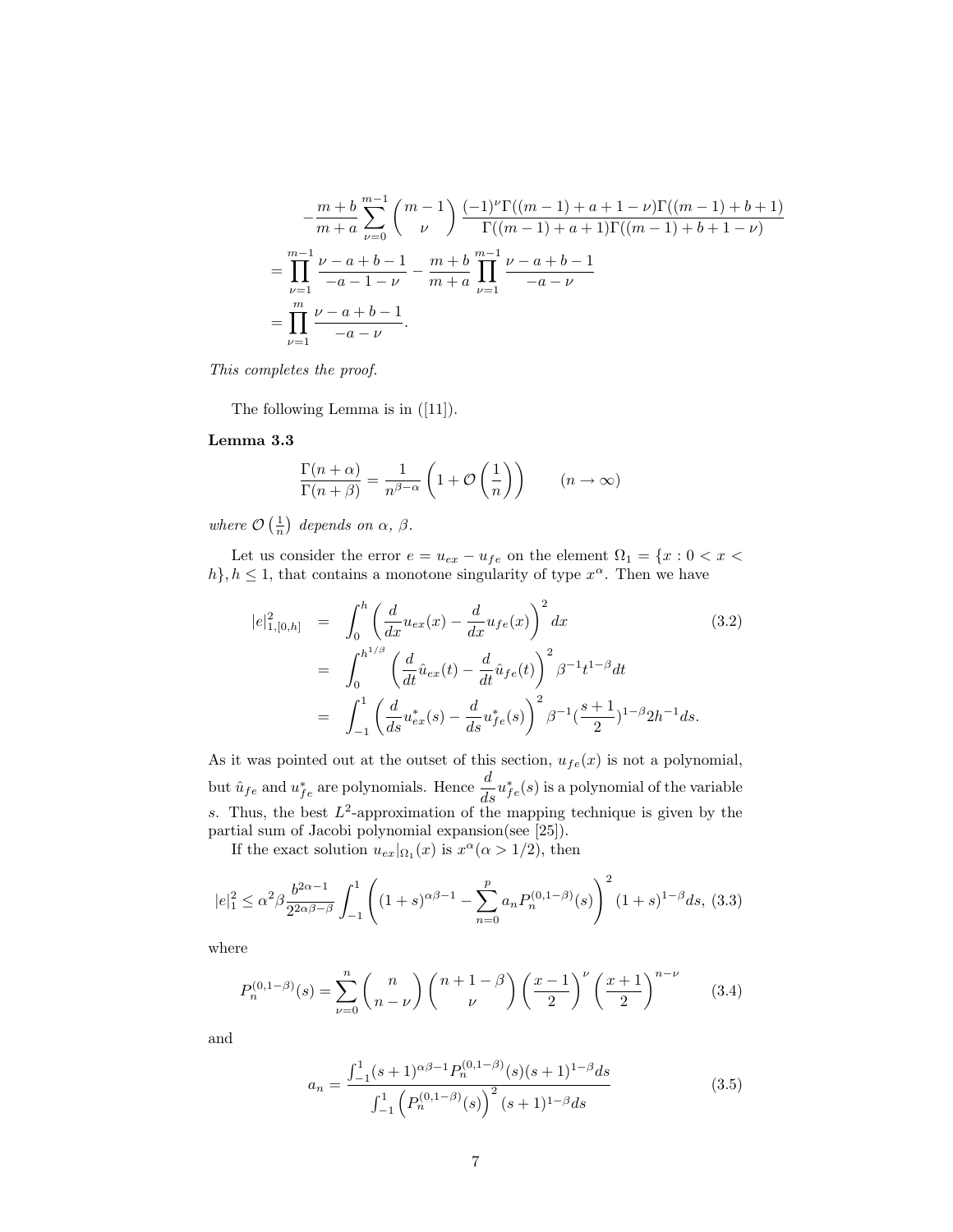is the generalized Fourier coefficients in the orthogonal expansion of  $(s+1)^{\alpha\beta-1}$ by Jacobi polynomials.

Since

$$
(s+1)^{\alpha\beta-1} \sim \sum_{n=0}^{\infty} a_n P_n^{(0,1-\beta)}(s),\tag{3.6}
$$

we obtain

$$
|e|_{1}^{2} \leq \alpha^{2} \beta \frac{h^{2\alpha-1}}{2^{2\alpha\beta-\beta}} \int_{-1}^{1} \left( \sum_{n=p+1}^{\infty} a_{n} P_{n}^{(0,1-\beta)}(s) \right)^{2} (s+1)^{1-\beta} ds \quad (3.7)
$$

$$
= \alpha^{2} \beta \frac{h^{2\alpha-1}}{2^{2\alpha\beta-\beta}} \sum_{n=p+1}^{\infty} a_{n}^{2} \int_{-1}^{1} \left( P_{n}^{(0,1-\beta)}(s) \right)^{2} (s+1)^{1-\beta} ds.
$$

By  $(p. 68 of [25])$ , we have

$$
\int_{-1}^{1} \left( P_n^{(0,1-\beta)}(s) \right)^2 (s+1)^{1-\beta} ds = \frac{2^{2-\beta}}{2n+2-\beta}.
$$
 (3.8)

Hence, the generalized Fourier coefficients  $a_n$  can be written as follows:

$$
a_n = \frac{2n+2-\beta}{2^{2-\beta}} \int_{-1}^1 (s+1)^{\alpha\beta-1} P_n^{(0,1-\beta)}(s)(s+1)^{1-\beta} ds
$$
  
\n
$$
= \frac{2n+2-\beta}{2^{n+2-\beta}} \int_{-1}^1 (s+1)^{\alpha\beta-\beta} \sum_{\nu=0}^n {n \choose n-\nu} {n+1-\beta \choose \nu} (s-1)^{\nu} (s+1)^{n-\nu} ds
$$
  
\n
$$
= \frac{2n+2-\beta}{2^{n+2-\beta}} \sum_{\nu=0}^n {n \choose n-\nu} {n+1-\beta \choose \nu} \int_{-1}^1 (s-1)^{\nu} (s+1)^{n-\nu+\alpha\beta-\beta} ds.
$$

Applying Lemma 3.1, we have

$$
a_n = \frac{2n+2-\beta}{2^{1-\alpha\beta}} \sum_{\nu=0}^n {n \choose \nu} \frac{(-1)^{\nu} \Gamma(n+2-\beta) \Gamma(n+\alpha\beta-\beta-\nu+1)}{\Gamma(n+2-\beta-\nu) \Gamma(n+\alpha\beta-\beta+2)}
$$
  
= 
$$
\frac{(n+1-\beta/2)2^{\alpha\beta}}{(n+\alpha\beta-\beta+1)} \sum_{\nu=0}^n {n \choose \nu} \frac{(-1)^{\nu} \Gamma(n+2-\beta) \Gamma(n+\alpha\beta-\beta-\nu+1)}{\Gamma(n+2-\beta-\nu) \Gamma(n+\alpha\beta-\beta+1)}.
$$

Since  $\alpha\beta - \beta > -1$  and  $1 - \beta > -1$ , it follows from Lemma 3.2 with  $a = \alpha\beta - \beta$ and  $b = 1 - \beta$  that

$$
a_n = \frac{(n+1-\beta/2)2^{\alpha\beta}}{(n+\alpha\beta-\beta+1)} \prod_{\nu=1}^n \frac{\nu-\alpha\beta}{-\alpha\beta+\beta-\nu}
$$
  
= 
$$
\frac{(n+1-\beta/2)2^{\alpha\beta}}{(n+\alpha\beta-\beta+1)} \frac{(-1)^n \Gamma(\alpha\beta-\beta+1)}{\Gamma(n+\alpha\beta-\beta+1)} \prod_{\nu=1}^n (\nu-\alpha\beta).
$$
 (3.9)

Applying the identity

$$
\prod_{\nu=1}^{n} (\nu - \alpha \beta) = \Gamma(n - \alpha \beta + 1) \Gamma(\alpha \beta) \sin(\alpha \beta \pi) / \pi \text{ if } n > \alpha \beta - 1,
$$
 (3.10)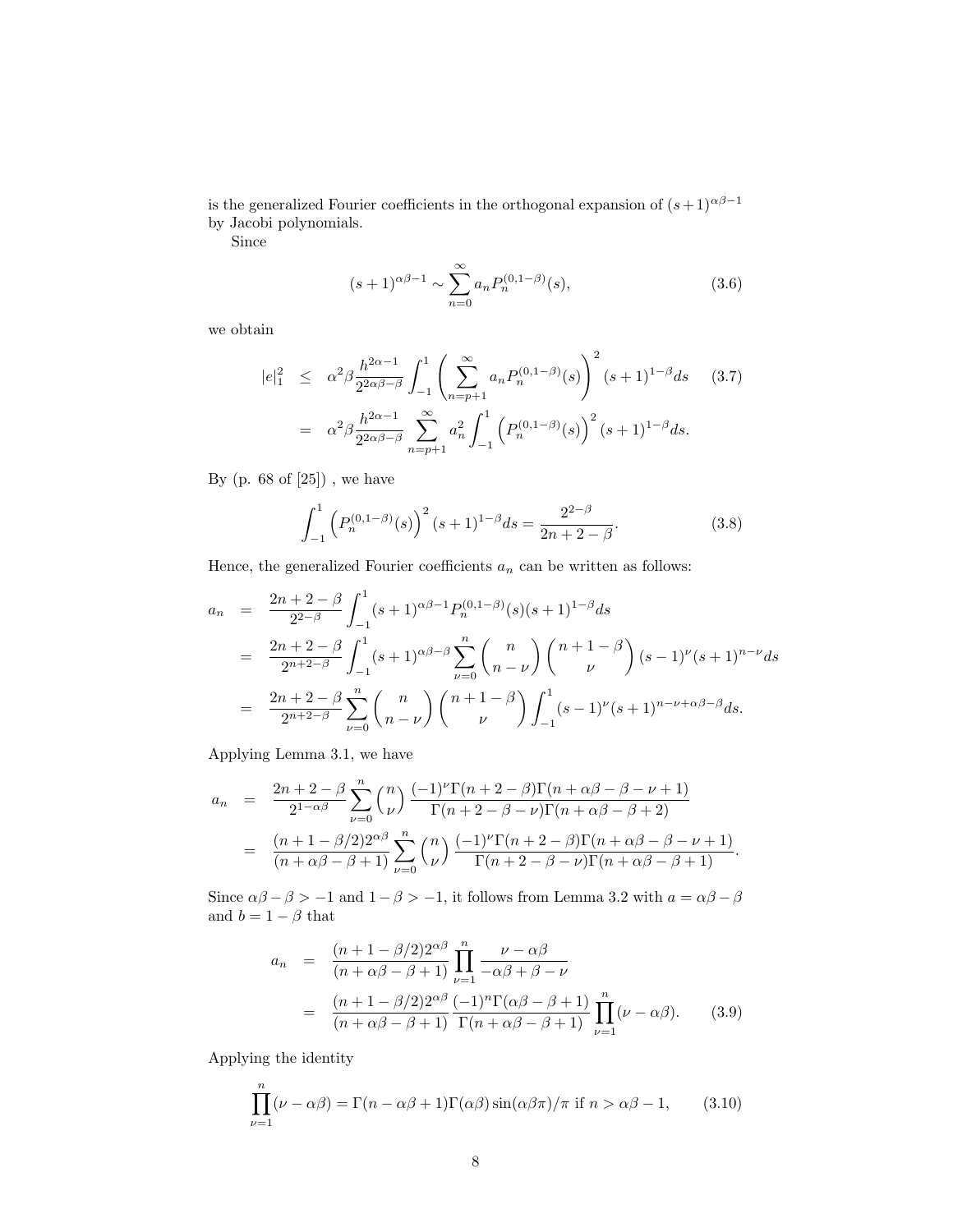we obtain for  $n > \alpha \beta - 1$ 

$$
a_n = \frac{2^{\alpha\beta}(-1)^n \Gamma(\alpha\beta - \beta + 1) \Gamma(\alpha\beta) \sin(\alpha\beta\pi) (n + 1 - \beta/2) \Gamma(1 - \alpha\beta + n)}{\pi \Gamma(n + \alpha\beta - \beta + 2)} (3.11)
$$

Suppose  $p > \alpha \beta - 2$ . Then Lemma 3.3 implies

$$
\sum_{n=p+1}^{\infty} a_n^2 \frac{2n+2-\beta}{2^{2-\beta}}
$$
\n
$$
= \frac{2^{2\alpha\beta-\beta+1} \Gamma(\alpha\beta-\beta+1)^2 \Gamma(\alpha\beta)^2 \sin^2(\alpha\beta\pi)}{\pi^2} \sum_{n=p+1}^{\infty} \frac{1}{n^{4\alpha\beta-2\beta+1}} \left(1+\mathcal{O}\left(\frac{1}{n}\right)\right)
$$
\n
$$
\leq \frac{C^2 2^{2\alpha\beta-\beta+1} \Gamma(\alpha\beta-\beta+1)^2 \Gamma(\alpha\beta)^2 \sin^2(\alpha\beta\pi)}{\pi^2 (p+1)^{4\alpha\beta-2\beta}}
$$

for some constant C.

Thus, we have proved the following theorem:

**Theorem 3.4** Suppose with an auxiliary mapping  $\varphi^{\beta}$ , MAM is applied to one dimensional elliptic problem such that  $u_{ex}|_{\Omega_1}(x) = x^{\alpha}$ , where  $\Omega_1 = (0, h)$ , and if  $p > \alpha \beta - 2$ , then we have an error estimate

$$
|e|_{1,[0,h]} \leq \frac{\alpha \sqrt{\beta} \sqrt{2} C \Gamma(\alpha \beta - \beta + 1) |\Gamma(\alpha \beta) \sin(\alpha \beta \pi)| h^{\alpha - 1/2}}{\pi (p + 1)^{(2\alpha - 1)\beta}}, \quad (3.12)
$$

where  $C$  is a constant independent of the polynomial degree  $p$  and the mesh size h.

**Remark 3.1**  $\sin(\alpha\beta\pi) = 0$  whenever  $\alpha\beta = 1$ . Thus, Theorem 3.4 implies that the mapping size  $\beta = 1/\alpha$  yields an optimal results. This reflects the fact that  $(u_{ex})^*(x^*) = u_{ex} \circ \varphi(x^*) = x^*$  on  $[0, h^{1/\beta}]$ , for which the FE approximation to  $(u_{ex})^*$  has no error.

 $\sin(\alpha\beta\pi)$  in (3.12) is near 0 whenever  $|\alpha\beta|$  is close to 1. That is, if  $0 \leq$  $1/\alpha - \beta_1 < \beta_2 - 1/\alpha < 1$ , the mapping size  $\beta_1$  yields better results than the mapping size  $\beta_2$  (see Example 4.1 and Fig. 2). This is different from the effects of the two dimensional counterpart, in which MAM with respect to  $\beta_2 > 1/\alpha$ yields a better results.

By using Theorem 3.4 and the Gui-Babuška's error estimation (Theorem 1.1) of  $[12]$ , we complete the estimation of the error for MAM in the following:

**Theorem 3.5** Let  $p_k$  be the polynomial degree on the element  $\Omega_k = (x_k, x_{k+1}),$  $h_k = x_{k+1} - x_k, r_k = (\sqrt{x_{k+1}} - \sqrt{x_k})/(\sqrt{x_{k+1}} + \sqrt{x_k}).$  Then we have, if  $k = 1$ ,

$$
|e|_{1,\Omega_1} \leq C_1 \frac{|\Gamma(\alpha \beta) \sin(\alpha \beta \pi)| h_1^{\alpha - 1/2}}{\pi (p_1 + 1)^{(2\alpha - 1)\beta}}.
$$

If  $k \ge 2$  and  $0 < r_k^2 < 1 - 1/p_k$ , then

$$
|e|_{1,\Omega_k} \leq C_k \frac{h_k^{\alpha - 1/2}}{\sqrt{1 - r_k^2}} \frac{r_k^{p_k + 1 - \alpha}}{p_k^{\alpha}} \left( \frac{1}{p_k^{\alpha - 1/2}} + (1 - r_k^2)^{\alpha - 1/2} \right).
$$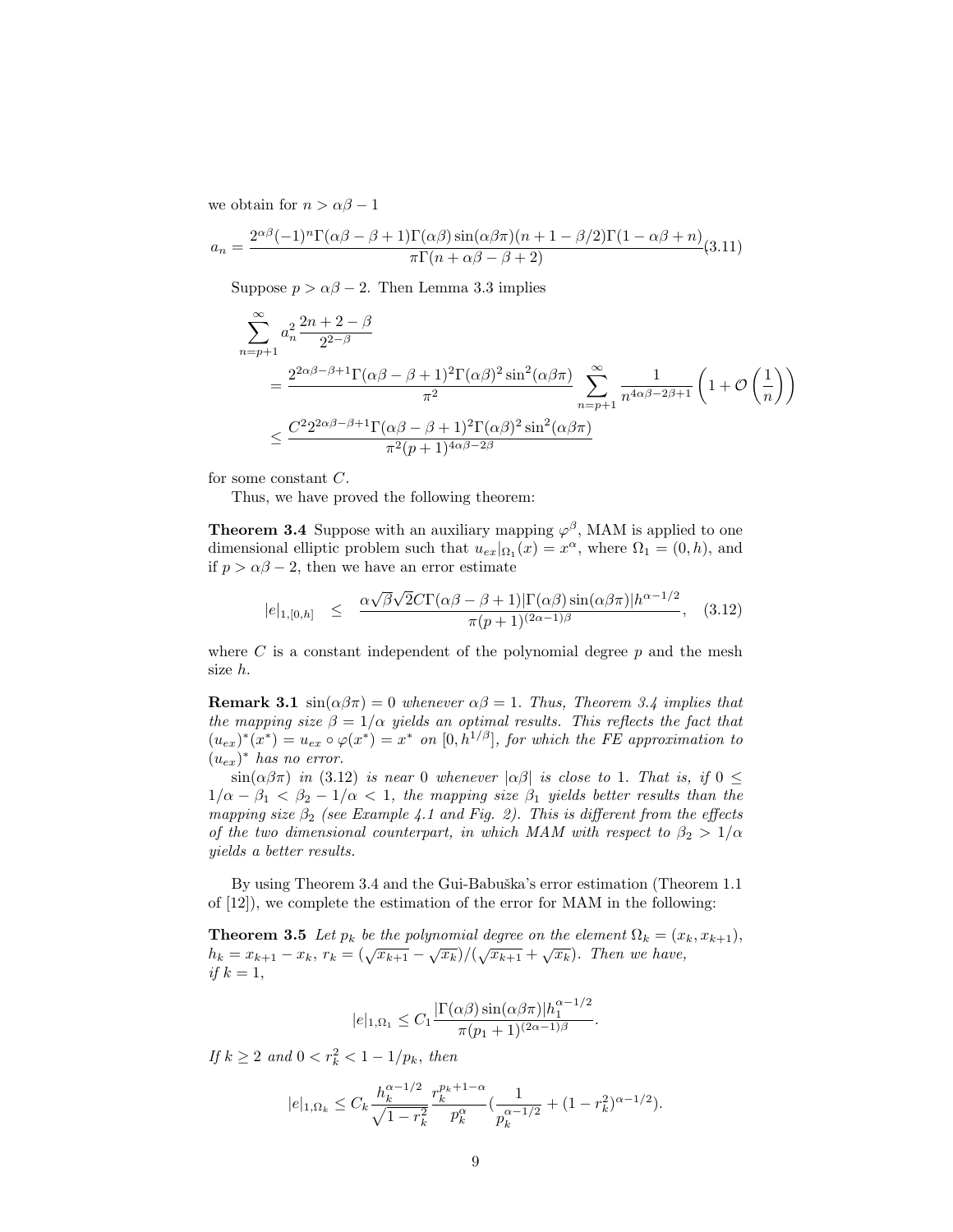If  $k \geq 2$  and  $1 - 1/p_k \leq r_k^2 \leq 1$ , then

$$
|e|_{1,\Omega_k} \leq C_k h_k^{\alpha - 1/2} \frac{r_k^{p_k + 1 - \alpha}}{p_k^{\alpha - 1/2}} \left( \frac{1}{p_k^{\alpha - 1/2}} + (1 - r_k^2)^{\alpha - 1/2} \right).
$$

Here  $C_k, k \geq 1$ , are constants that depend on neither  $p_k$  nor  $h_k$ . Actually,  $C_1$ depends on  $\alpha$  and  $\beta$  and  $C_k$  depend merely on  $\alpha$ .

# 4 Numerical Results

Let  $\mathcal{U}(w) = \frac{1}{2}$  $\frac{1}{2}\mathcal{B}(w, w)$  and  $\Pi(w) = \frac{1}{2}$  $\frac{1}{2}B(w, w) - \mathcal{F}(w)$  be the strain energy and the potential energy of w, respectively. Here  $\mathcal{B}(\cdot, \cdot)$  and  $\mathcal{F}(\cdot)$  denote the bilinear form and the linear functional in the variational equations of the model problems. Then, the relative error in energy norm is defined as

$$
||e||_{E,r} = \left[\frac{||e||_E^2}{\mathcal{U}(u_{ex})}\right]^{1/2}.\tag{4.13}
$$

It was shown in ([24]) that  $||e||_E^2 = \Pi(u_{fe}) - \Pi(u_{ex})$ . By a similar argument, one can show that  $||e||_E^2 = \mathcal{U}(u_{fe}) - \mathcal{U}(u_{ex})$ , provided that one of the following cases applies: all boundary conditions are either homogeneous Dirichlet or arbitrary Neumann boundary conditions; some Dirichlet boundary conditions are nonhomogeneous, but all other boundary conditions are either homogeneous Neumann or homogeneous Dirichlet and the governing equations are homogeneous. Hereafter we refer to  $||e||_{E,r}$  as the relative error in the energy norm. In what follows,  $||e||_{E,r}(\%)$  denotes  $||e||_{E,r}$  multiplied by 100 (Relative Error in Energy Norm in Percent). DOF stands for the Number of Degrees of Freedom.

In order to show the effectiveness of MAM, in the framework of the  $p$ -version of FEM, the method is applied to a Poisson equation on  $\Omega = (0, 2)$  in which the true solution contains a singularity point with intensity of singularity,  $\alpha = 0.65$ .

Let  $\Delta_1$  be a coarse mesh of  $\Omega = (0, 2)$  shown as Fig. 1.



Fig. 1. Scheme of the Mesh  $\Delta_1$ , where  $q = 0.15$ .

If  $u(x) = x^{\alpha}$  is the true solution of a Poisson equation MAM with  $\beta = 1/\alpha$ gives rise to the FE solutions which virtually have no error. Thus, we consider the following example that contains a monotone singularity of type  $x^{\alpha}$ .

**Example 4.1** Let  $u(x) = x^{\alpha} - x$ , then  $u(x)$  solves

$$
-\frac{d^2u}{dx^2} = f \text{ in } \Omega,
$$
\n(4.14)

where  $f(x) = -\alpha(\alpha - 1)x^{\alpha - 2}$ .

Let  $\Omega_R = (1, 2)$  and  $\Omega_S = (0, 1)$  be the regular and the singular regions, respectively. Then,  $\hat{u}(x^*) = u \circ \varphi^{\beta}(x^*) = (x^*)^{\alpha \beta} - (x^*)^{\beta}$  on  $\hat{\Omega}_S$ . Table 1 is the relative errors in energy norm in percent ( $||e||_{E,r}(\%)$ ) of FE solutions obtained by applying MAM on the mesh  $\Delta_1$  with various mapping sizes  $\beta$ . From this example, we have the following observations: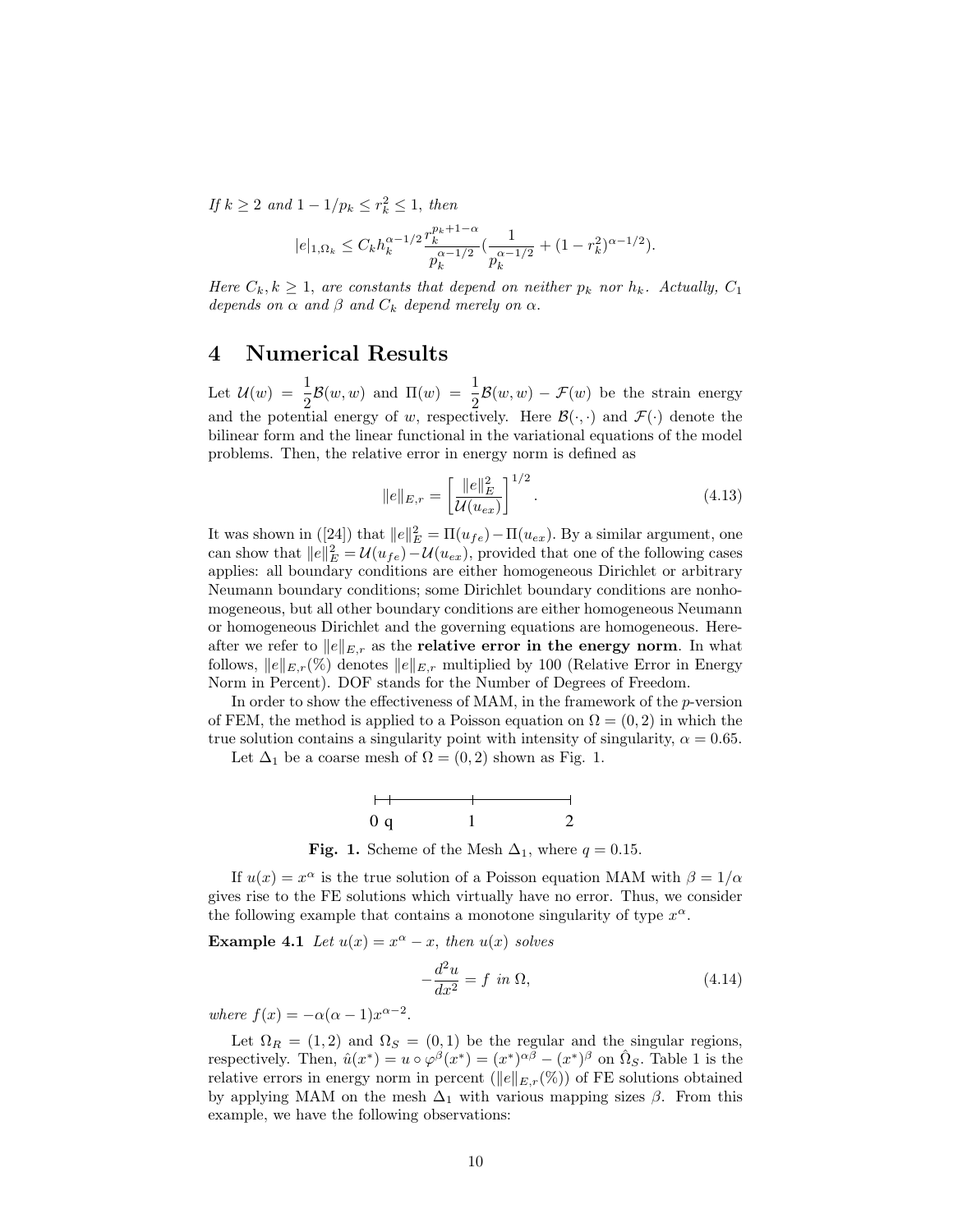- i. Suppose an intensity of the singularity is  $\alpha = 0.65$ . Then  $|\sin \alpha \beta \pi|$  in an error bound of Theorem 3.6 becomes, respectively, 0.541, 0.0, and 0.048 whenever the mapping sizes  $\beta$  is  $1/0.55$ ,  $1/0.65$ , and  $1/0.66$ . Let us note that  $|\sin \alpha \beta \pi| = 0$  does not imply  $u_{ex} - u_{fe} \approx 0$  since the  $(x^*)^{\beta}$ -term of  $\hat{u}$  is not highly regular.
- ii. Table 1 shows that the optimal mapping size  $\beta = 1/\alpha$  yields the best results and the mapping size  $\beta = 1/0.66$  yields better results than  $\beta = 1/0.55$ . That is, Theorem 3.6 implies that MAM yields better results whenever the mapping size is closer to an optimal one.
- **iii.** The mapped function  $u \circ \varphi^{1/0.55}$  has a higher regularity than the mapped function  $u \circ \varphi^{1/0.66}$ . However, Table 1 shows that the results in "suboptimal(under-sized)" is better than those in "super-optimal(over-sized)". As mentioned before, these results of MAM are different from those of MAM for two dimensional elasticity problems ([20]).

The results in Table 1 are depicted in Fig. 2.

**Remark 4.1** For  $\alpha < 1$ , the right side  $f(x)$  is not square integrable. However,  $f(x)$  is in  $H^{-1}(\Omega)$ , the dual space of  $H_0^1(\Omega)$ , whenever  $\alpha > 0.5$ . In fact, it follows from Theorem 7.17 of ([9]) that if  $v \in H_0^1(0,1)$ , then  $|v(x)| < Cx^{0.5}$ . Thus, we have

$$
|\int_0^1 x^{\alpha-2}v(x)dx| \le C\int_0^1 [x^{\alpha-2}x^{0.5}]dx = C\int_0^1 x^{\alpha-1.5}dx < \infty,
$$

whenever  $(\alpha - 1.5) + 1 > 0$ , that is,  $\alpha > 0.5$ .

**Table 1.** Relative Error in Energy Norm  $(\%)$  for various Mapping Sizes:  $\beta$  =  $1/0.65$  (optimal),  $\beta = 1/0.66$  (under-sized), and  $\beta = 1/0.55$  (over-sized), when the intensity of singularity is  $\alpha = 0.65$ .

| p-deg          | $_{\rm DOF}$ | No map | 1/0.55<br>$=$ | 1/0.65<br>$\beta =$ | 1/0.66<br>$=$ |
|----------------|--------------|--------|---------------|---------------------|---------------|
|                | 5            | 43.837 | 28.006        | 6.161               | 8.105         |
| $\overline{2}$ | 10           | 30.049 | 19.417        | 0.673               | 1.995         |
| 3              | 15           | 25.931 | 15.017        | 0.112               | 1.383         |
| 4              | 20           | 23.766 | 12.610        | 0.042               | 1.153         |
| 5              | 25           | 22.297 | 11.046        | 0.027               | 1.013         |
| 6              | 30           | 21.193 | 9.929         | 0.020               | 0.915         |
| 7              | 35           | 20.319 | 9.082         | 0.016               | 0.842         |
| 8              | 40           | 19.605 | 8.412         | 0.013               | 0.784         |
| 9              | 45           | 19.007 | 7.865         | 0.011               | 0.738         |
| 10             | 50           | 18.498 | 7.408         | 0.009               | 0.699         |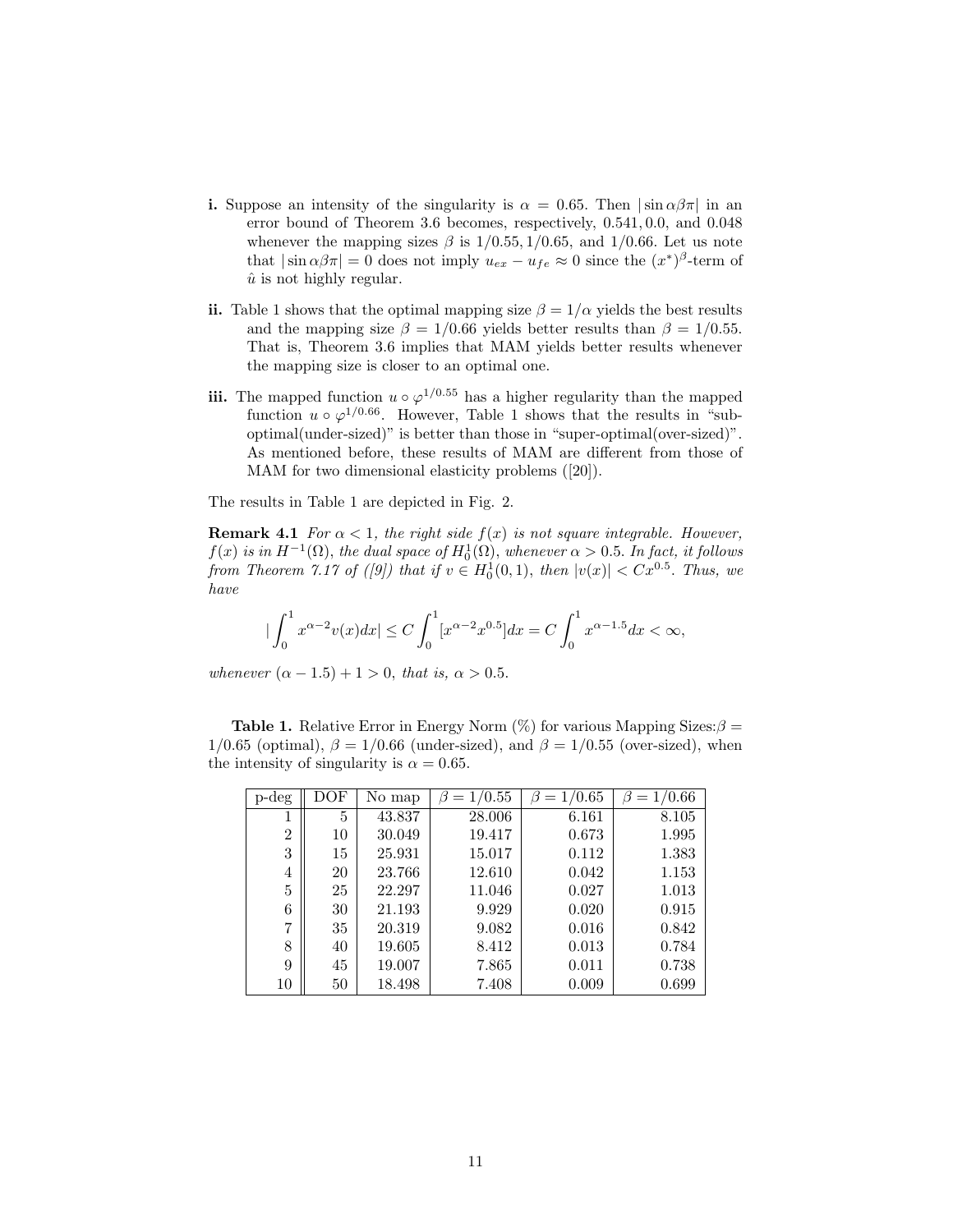

Fig. 2. Relative Errors in Energy Norm  $(\%)$  for the results obtained by MAM with mapping sizes,  $\beta = 1/0.65$  (optimal),  $\beta = 1/0.66$  (sub-optimal),  $\beta = 1/0.55$ (super-optimal), and  $\beta = 1$ (No map), respectively.

By the auxiliary mapping (2.5), the pollution effect caused by the monotone singularities can be either completely removed (when  $\beta$  is an optimal one) or greatly reduced (when  $\beta$  is close to an optimal one). However, it fails to remove the pollution effect caused by " $\log x$ ". Unlike the two dimensional counterpart([21]), an exponential auxiliary mapping defined by  $\varphi(\xi) = \exp(\xi)$ is of no use in one dimensional variational equation.

**Example 4.2** Let  $u(x) = x^{\alpha}(\ln x) - x$ . Then  $u(x)$  solves  $-\frac{d^2u}{dx^2}$  $\frac{d^2u}{dx^2} = f$  in  $\Omega$ , where  $f = -x^{\alpha - 2}[(\alpha^2 - \alpha)\ln x + 2\alpha - 1].$ 

Suppose  $\beta = 1/\alpha$ . Then  $\hat{u} = u \circ \varphi^{\beta} = \beta x^* \ln x^*$  becomes smoother than u. However, because of the presence of  $\ln x$ ,  $\hat{u}$  is still not smooth enough to yield highly accurate FE solutions. In dimension two, the mapping size  $\beta$  has no restrictions and hence, by selecting  $\beta > 2$ , it is possible to make  $\hat{u}$  much smoother. The relative errors of FE solutions obtained by applying MAM to various mapping sizes to the second problem are shown in Table 2 and Fig. 3.

**Table 2.** Relative Error in Energy Norm  $(\%)$  for various Mapping Sizes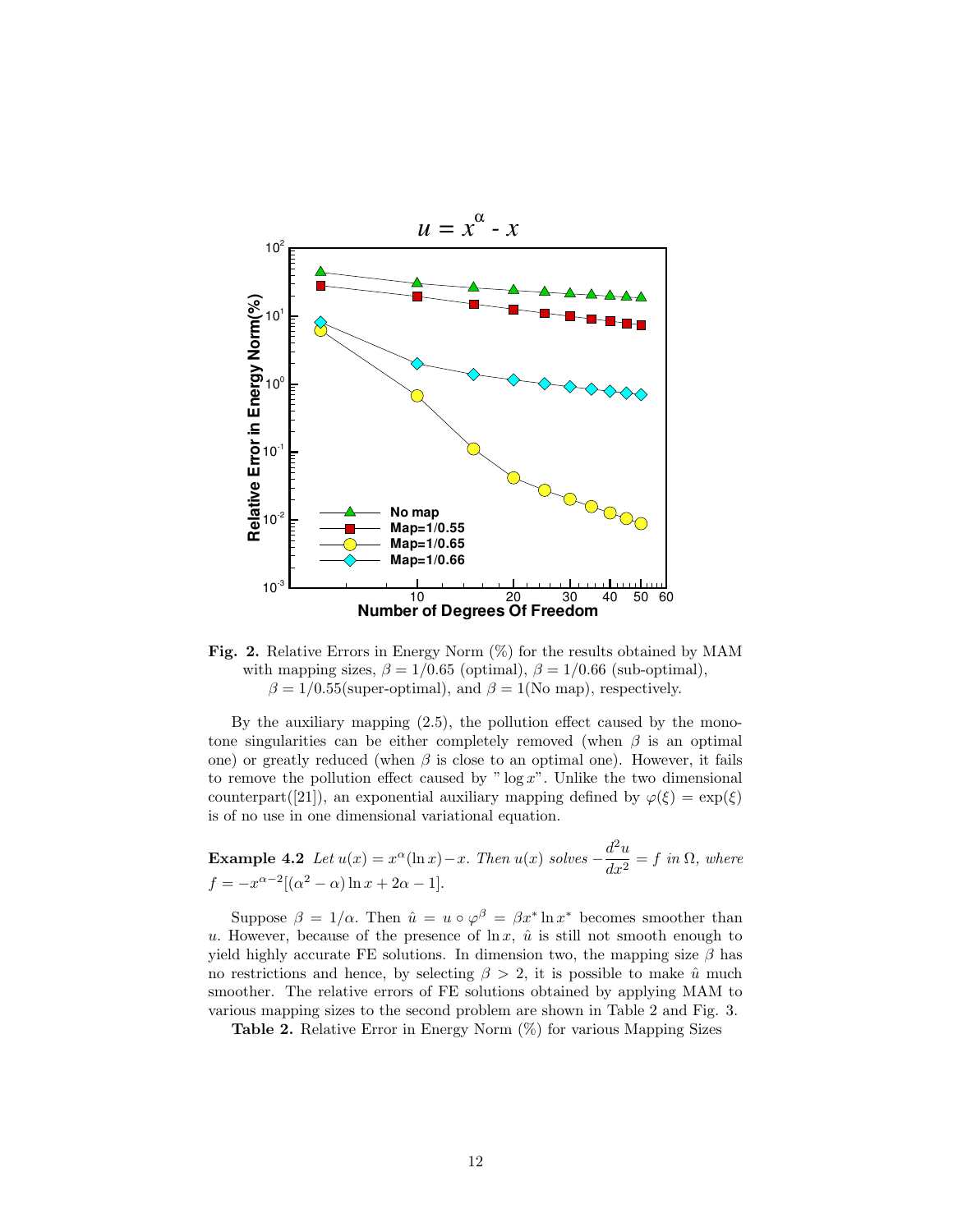| p-deg          | DOF | No map | /0.60<br>$=$ | /0.61<br>$=$ | 1/0.65 |
|----------------|-----|--------|--------------|--------------|--------|
|                | 5   | 74.770 | 20.639       | 24.224       | 36.981 |
| $\overline{2}$ | 10  | 66.465 | 9.094        | 12.385       | 24.942 |
| 3              | 15  | 62.250 | 5.769        | 8.598        | 20.271 |
| 4              | 20  | 59.460 | 4.213        | 6.648        | 17.584 |
| 5              | 25  | 57.383 | 3.336        | 5.432        | 15.774 |
| 6              | 30  | 55.744 | 2.799        | 4.594        | 14.446 |
| 7              | 35  | 54.402 | 2.456        | 3.979        | 13.418 |
| 8              | 40  | 53.276 | 2.231        | 3.507        | 12.590 |
| 9              | 45  | 52.313 | 2.082        | 3.133        | 11.905 |
| 10             | 50  | 51.478 | 1.982        | 2.829        | 11.326 |





Finally, in dealing with oscillating singularity, MAM is compared with Partition of Unity Finite Element Method(PUFEM), introduced by Babuška and Melenk([18],[19]), is one of the most flexible methods to deal with singularities.

Example 4.3 Consider Poisson equation in the domain  $\Omega = (0, 2)$  whose solution is

$$
u(x) = x^{\alpha} \sin(\varepsilon \ln x/2),
$$

where  $\alpha = 0.65$  and  $\epsilon = 0.1$ .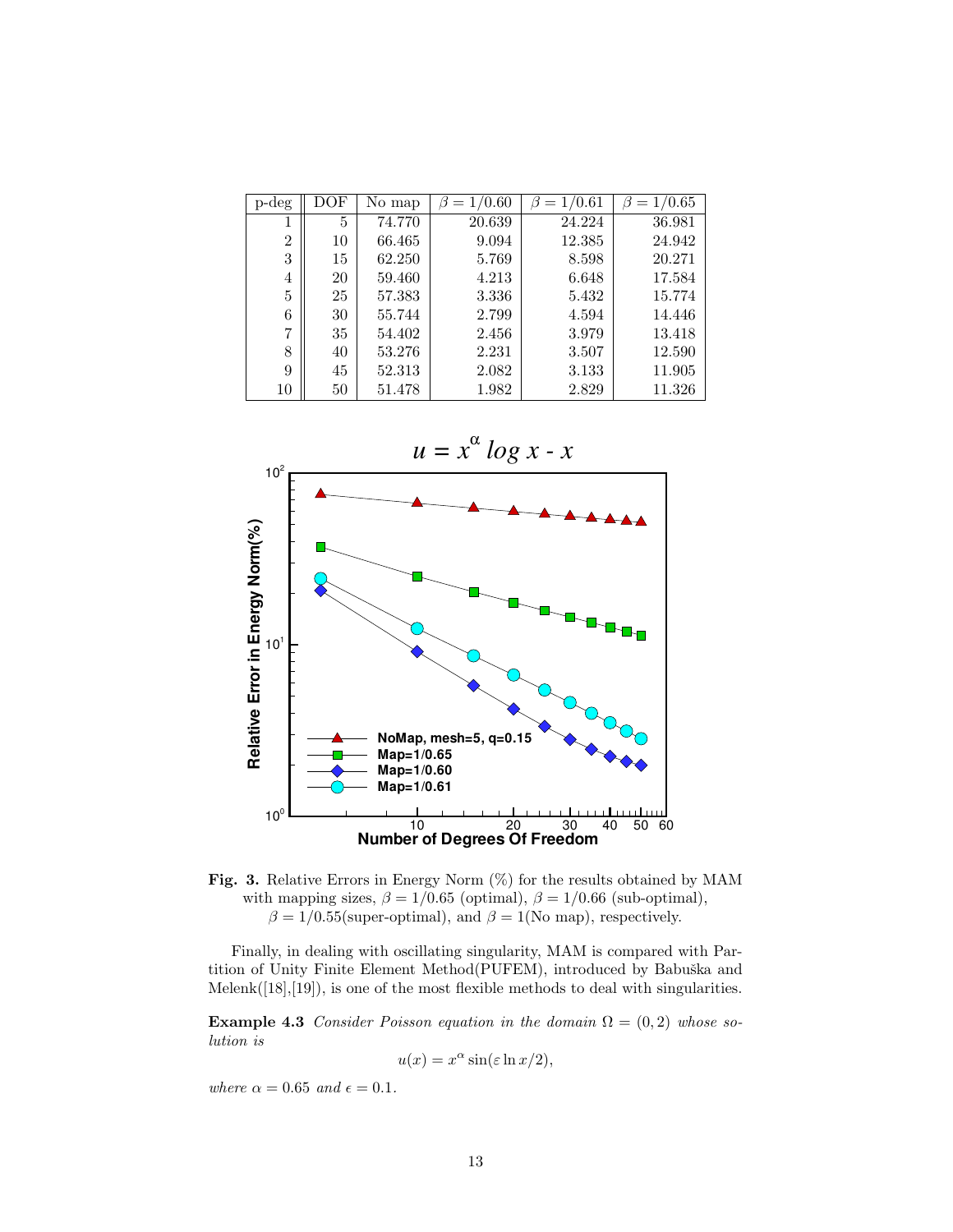Let us consider the partition

$$
\Delta_2: 0(=x_1) < 1/2(=x_2) < 1(=x_3) < 2(=x_4).
$$

Let  $\{Q_1^* = (x_1, x_3), Q_2^* = (x_2, x_4)\}\$ be a cover of  $\Omega$  and the partition of unity subordinate to this cover be defined by

$$
\varphi_1 = \begin{cases} 1 \text{ if } x \in (0, 1/2) \\ 2(1-x) \text{ if } x \in (1/2, 1) \\ \varphi_2 = \begin{cases} 2x - 1 \text{ if } x \in (1/2, 1) \\ 1 \text{ if } x \in (1, 2). \end{cases} \end{cases}
$$

Now, we define the PUFEM space by  $V = V_1 \cup V_2$ , where

$$
V_1 = {\Psi_p^1(x)} \cup {\varphi_1(x)x^{0.65} \sin(0.1 \ln x/2)},
$$
  
\n
$$
V_2 = {\Psi_p^2(x)}.
$$

Here  $\Psi_p^k$  are the usual piecewise polynomial basis functions on  $Q_k^*.$  Suppose prior knowledge on the oscillatory singularity is available (that is,  $\alpha = 0.65, \epsilon = 0.1$ ). Then PUFEM yields highly accurate solution as it was shown in Fig. 4.1. Let us note that if  $V_2$  were  ${\Psi_p^2(x)} \cup {\varphi_2(x)x^{0.65}} \sin(0.1 \ln x/2)$  in the construction of the PUFEM space, PUFEM would have had no error.

However, suppose instead of the space  $V = V_1 \cup V_2$ , a perturbed space  $\tilde{V} = W \cup V_2$ , where  $W = {\Psi_p^1(x)} \cup {\varphi_1(x)x^{0.65} \sin(0.3 \ln(x/2))}$ , is used. Then PUFEM yields the results in the column "PUFEM3" of Table 4. Those results show that PUFEM fails to give a practical solution unless prior knowledge on the singularity is available. Thus, in order to have highly accurate solution, PUFEM needs to have prior knowledge on the structure of the singularity.

In order to compare the results by PUFEM with the results by MAM with respect to the same size DOF, we consider a finer mesh

$$
\Delta_3: 0(=x_1) < (0.15)^2 (=x_2) < 0.15(=x_3) < 1(=x_4) < 2(=x_5).
$$

The left half of Table 4 is the results obtained by applying MAM on  $\Delta_3$  with  $\Omega_S = (x_1, x_4)$  and the results obtained by the standard FEM on the mesh  $\Delta_3$ . The relative errors in energy norm (%) of the results by MAM, No Map, and PUFEM are depicted in Fig. 4.

If the exact oscillating factor is known in advance, PUFEM yields highly accurate FE solutions. Otherwise, MAM gives reasonably accurate FE solutions. Moreover, MAM is able to work in any conventional FEM codes.

Table 4. Relative Error in Energy Norm (%) of the FE solutions obtained by MAM ("MAM"), PUFEM with exact oscillatory basis function ( $\varepsilon =$ 0.1, "PUFEM1"), and PUFEM with perturbed oscillatory basis function( $\varepsilon =$ 0.3,"PUFEM3").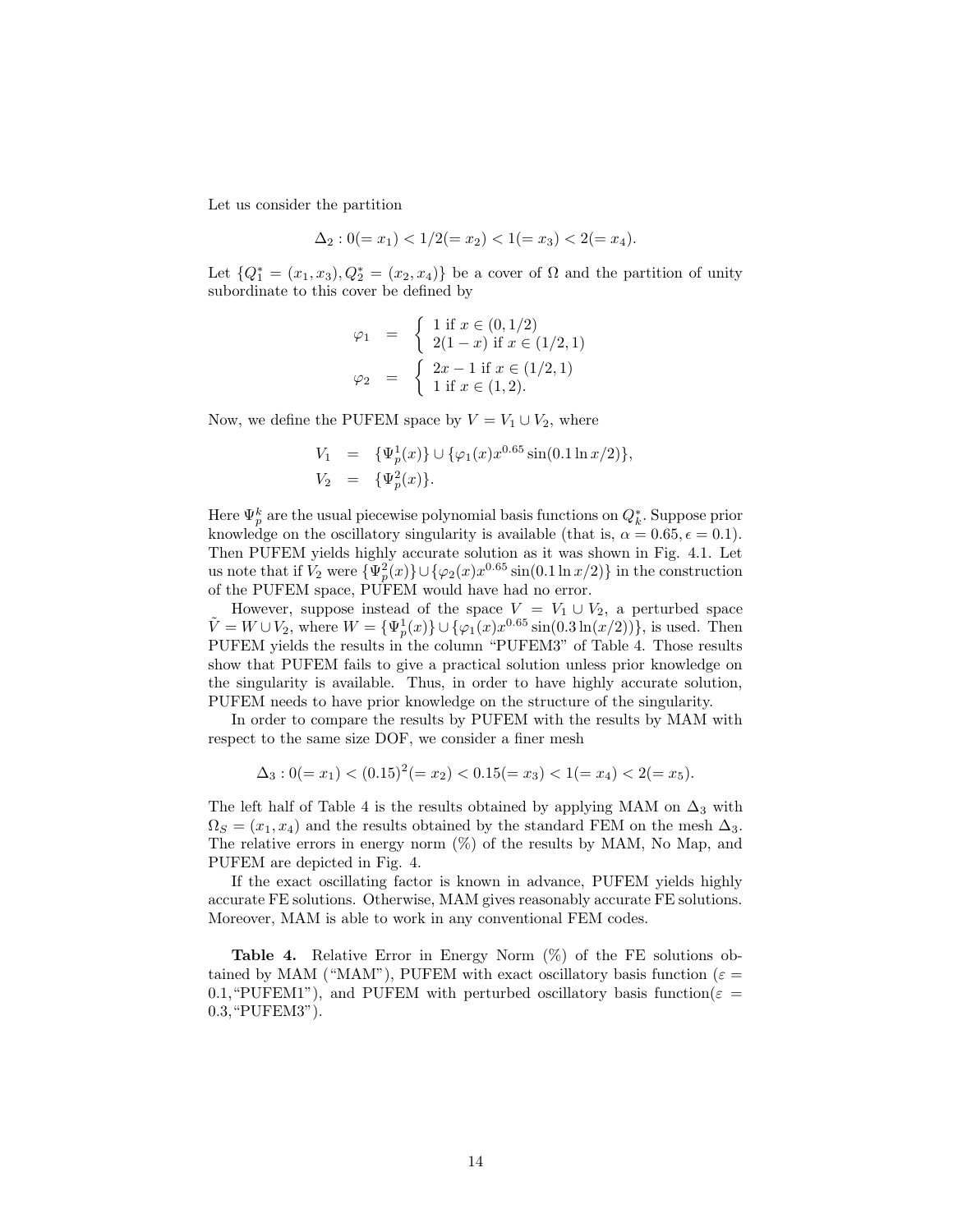| $p$ -deg       | DOF | No map | 1/0.65 | PUFEM, $\varepsilon = 0.1$ | PUFEM, $\varepsilon = 0.3$ |
|----------------|-----|--------|--------|----------------------------|----------------------------|
| 1              | 4   | 63.787 | 23.816 | 5.6336                     | 73.842                     |
| $\overline{2}$ | 9   | 51.999 | 9.397  | 2.1429                     | 73.280                     |
| 3              | 14  | 46.500 | 6.385  | 0.6616                     | 71.441                     |
| $\overline{4}$ | 19  | 43.008 | 5.400  | 0.2249                     | 68.203                     |
| $\overline{5}$ | 24  | 40.466 | 5.044  | 0.0817                     | 63.913                     |
| 6              | 29  | 38.487 | 4.915  | 0.0309                     | 59.118                     |
| 7              | 34  | 36.884 | 4.872  | 0.0120                     | 54.285                     |
| 8              | 39  | 35.550 | 4.860  | 0.0047                     | 49.717                     |
| 9              | 44  | 34.417 | 4.859  | 0.0018                     | 45.567                     |
| 10             | 49  | 33.441 | 4.859  | 0.0004                     | 41.881                     |



Fig. 4. Relative Error in Energy Norm in % for MAM, PUFEM with the exact solution  $x^{0.65}$  sin(ln  $x/2$ ) (PUFEM1), and PUFEM with a perturbed function  $x^{0.65} \sin(3 \ln x/2)$  (PUFEM3).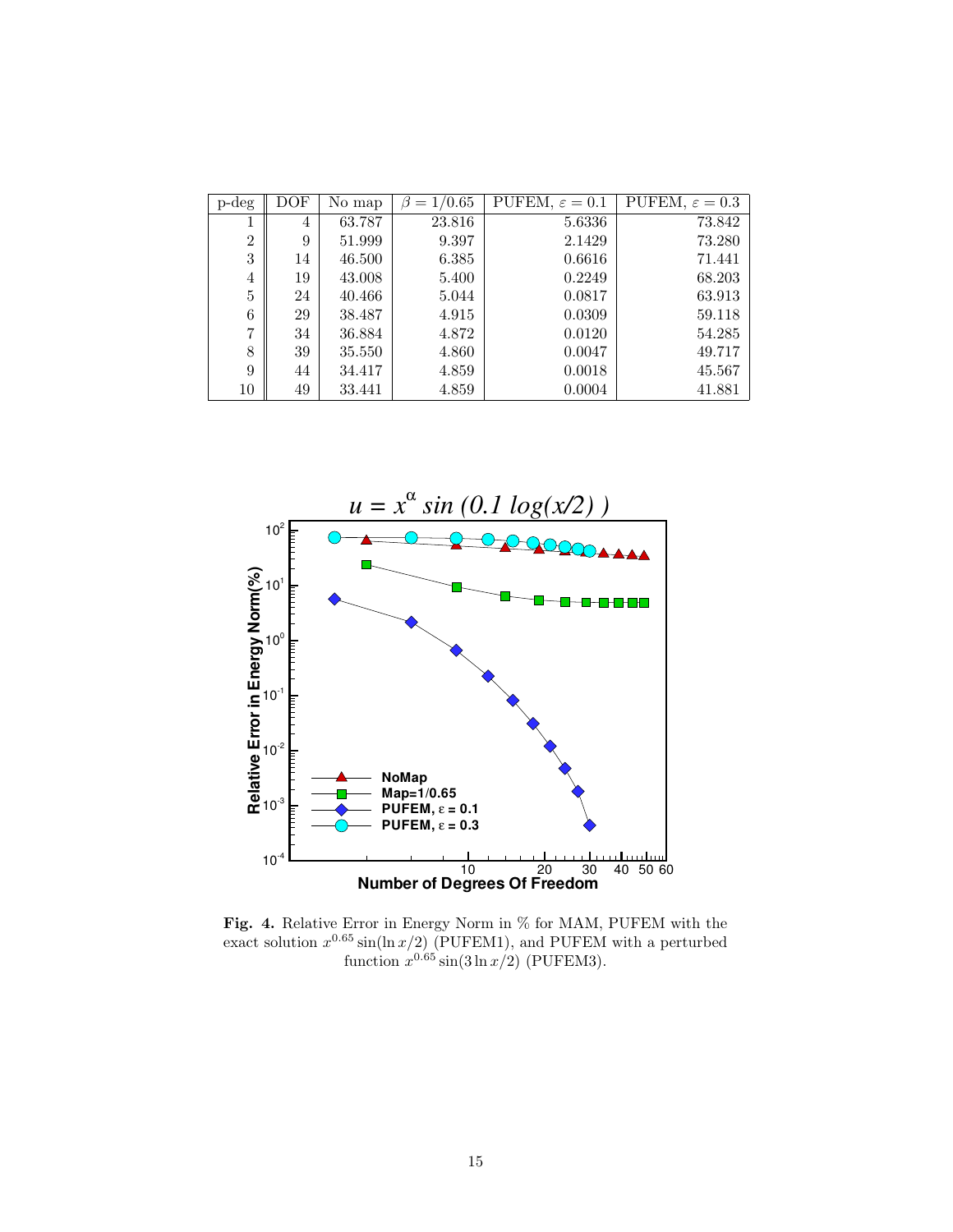## References

- [1] Akin, J. E.: The Generation of Elements with Singularities, Int. J. Numer. Meth. Eng., 10, pp. 1249-1259 (1976).
- [2] Akin, J. E.: Elements for the Analysis of Line Singularities, The Mathematics of Finite Elements with Applications, 3, ed. J.R. Whiteman, Academic Press, London, (1979).
- [3] Babuska, I., Anderson, B., Guo, B., Melenk, J. and Oh, H.-S.: Finite Element Method for Solving Problems with Singular Solutions, J. Comput. Appl. Math. 74, No. 1-2, pp. 51-70 (1996).
- [4] Babuška I. and Oh, H.-S.: The p-Version of the Finite Element Method for Domains with Corners and for Infinite Domains, Number. Meth. PDEs., 6, pp 371-392 (1990).
- [5] Babuška, I. and Rosenzweig, M. R.: A Finite Element Scheme for Domains with Corners, Numer. Math. **20**, pp. 1-21 (1972).
- [6] Babuška, I. and Suri, M. : The Optimal Convergence Rate of the  $p$ -Version of the Finite Element Method, SIAM J. Numer. Anal. 24, No. 4 , pp. 750- 776 (1987).
- [7] Babuška, I. and Suri, M.: The h-p Version of the Finite Element Method with Quasi-uniform Meshes, Math. Modelling and Numer. Anal. 21, pp. 199-238(1987).
- [8] Fix, G., Gulati, S. and Wakoff, G. I.: On the Use of Singular Functions with the Finite Element Method, J. of Comp. Physics, 13, pp. 209-228 (1973).
- [9] Gilbarg, I. D.and Trudinger, N. S.: Elliptic Partial Differential Equations of Second Order, Springer-Verlag, 1983.
- [10] Gradshteyn, I.S. and Ryzhik, I.M.: Table of Integrals, Series and Products, Academic Press, 1975.
- [11] Gui, W. and Babuška, I.: The h, p, h-p Versions of the Finite Element Method in 1 Dimension, Part 1: The Error Analysis of the p-Version; , Numer. Math., 49, pp. 577-612 (1986).
- [12] Gui, W. and Babuška, I.: The h, p,h-p Versions of the Finite Element Method in 1 Dimension, Part 2: The Error Analysis of the h and h-p Versions, Numer. Math., 49, pp. 613-657 (1986).
- [13] Gui, W. and Babuška, I.: The h, p, h-p Versions of the Finite Element Method in 1 Dimension, Part 3: The Adaptive h-p Version, Numer. Math., 49, pp. 659-683 (1986).